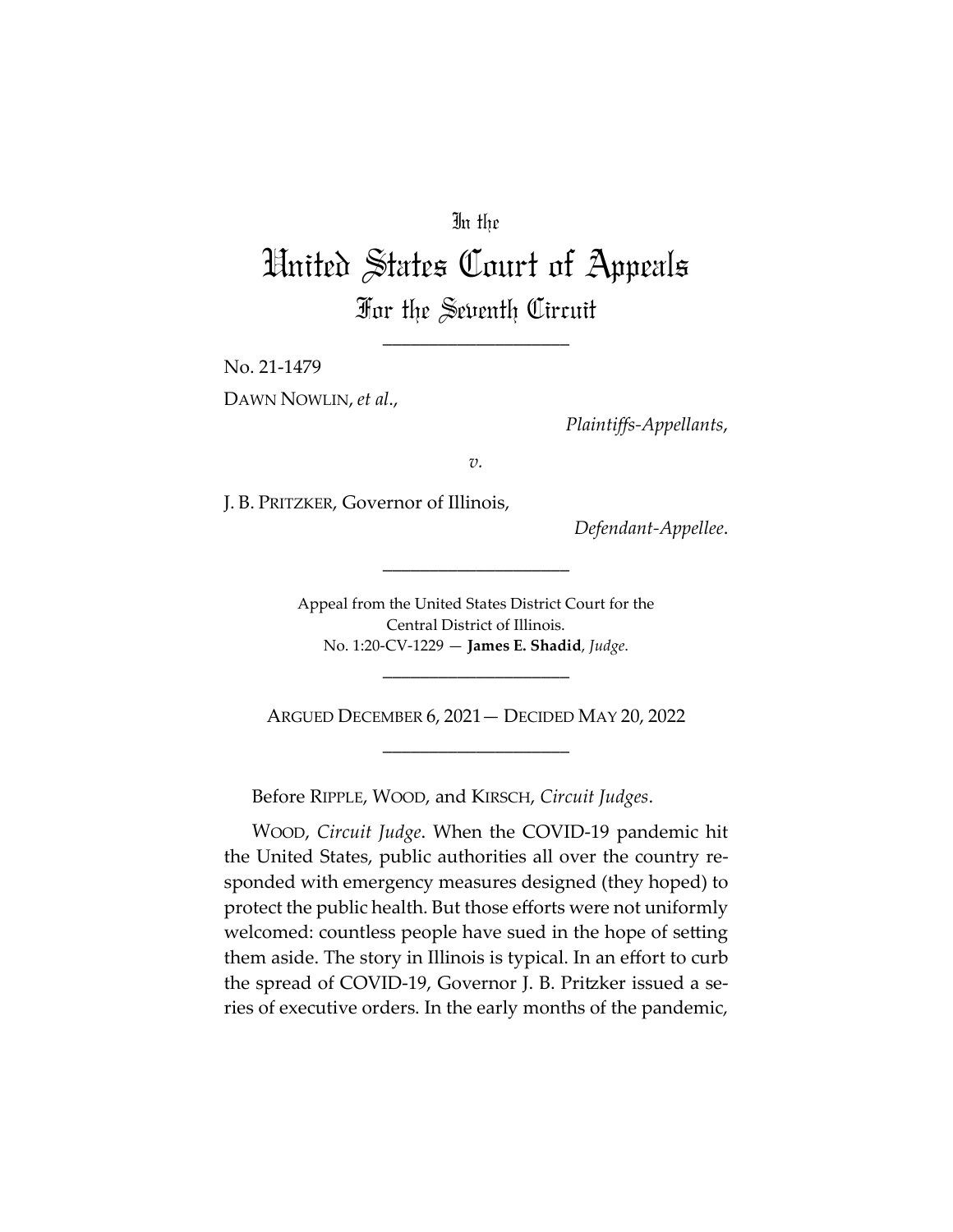these orders required Illinois residents to shelter in place at their residences, compelled "non-essential" businesses temporarily to cease or reduce their operations, and prohibited gatherings of more than 10 people (a limit later increased to 50 people). See, *e.g.*, Exec. Orders Nos. 2020-32, 2020-38, 2020- 43, available at State of Illinois Coronavirus Response, Executive Orders, https://coronavirus.illinois.gov/ resources/executive-orders.html. Believing that these orders

violated numerous provisions of the U.S. Constitution, several individual plaintiffs joined with some Illinois businesses and sued the Governor in his official capacity.

After granting Plaintiffs one opportunity to amend their complaint, the district court found that they lacked standing to sue. The court also concluded that it would be futile to allow a second amendment because, even if it had erred about the existence of a justiciable case or controversy, Plaintiffs did not, and could not, state a claim upon which relief could be granted. Accordingly, it dismissed Plaintiffs' complaint with prejudice and denied leave to file a second amended complaint. See FED. R. CIV. P. 12(b)(1), 12(b)(6), 15(a)(2). Plaintiffs now appeal.

With respect to five out of six counts, we too find that Plaintiffs have not satisfied the criteria for standing to sue established by Article III of the Constitution. The remaining count attempts to state a claim under the Fifth Amendment's Takings Clause, as applied to the states through the Fourteenth Amendment. The business plaintiffs may have squeaked by the standing bar for that theory. Nonetheless, as the district court found, they have not stated a claim upon which relief can be granted. We therefore affirm the district court's dismissal of the amended complaint, although we modify the dismissal to be without prejudice as to the first five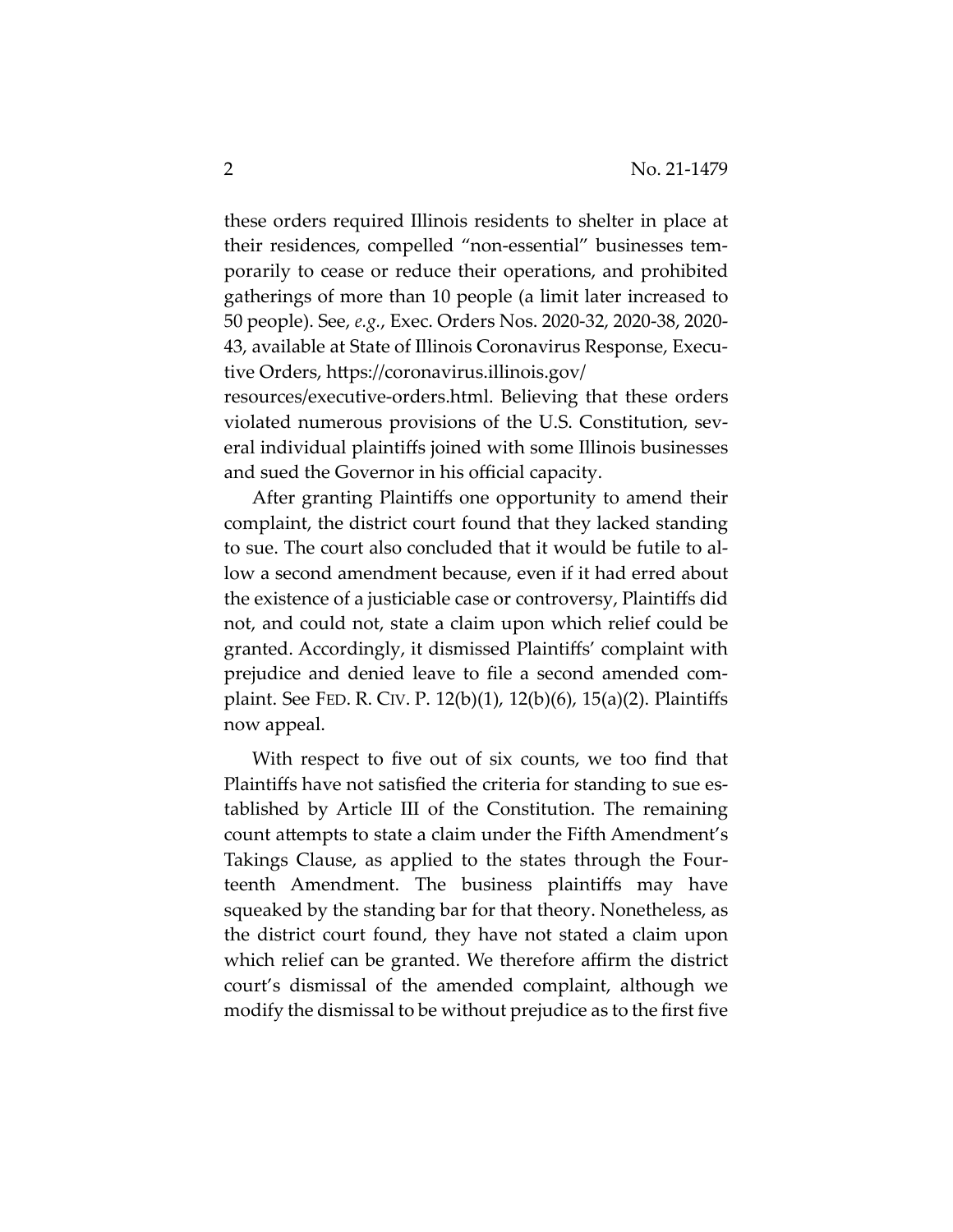counts. See *MAO-MSO Recovery II, LLC v. State Farm Mut. Auto. Ins. Co.*, 935 F.3d 573, 577, 581–82 (7th Cir. 2019). Because we see no abuse of discretion in the court's denial of leave to file a second amended complaint, we affirm that ruling as well.

**I** 

Plaintiffs' complaint against the Governor alleges a cornucopia of constitutional violations under the First Amendment's Free Exercise, Free Speech, and Freedom of Assembly Clauses (Counts I to III); the Fourteenth Amendment's Due Process and Equal Protection Clauses (Counts IV and V); and the Fifth Amendment's Takings Clause (Count VI). By way of redress, they seek nominal and compensatory damages, fees and costs, and injunctive and declaratory relief against enforcement of the challenged executive orders.

Governor Pritzker moved to dismiss the complaint under Federal Rules of Civil Procedure 12(b)(1) and 12(b)(6). He argued that Plaintiffs failed to allege the type of concrete and particularized injuries required to establish standing to sue in a federal court. And in any event, he contended, Plaintiffs failed to state claims upon which relief could be granted. The district court granted the Governor's motion, but it also granted Plaintiffs leave to amend the complaint. In taking the latter step, the court alerted Plaintiffs to the deficiencies it perceived in the initial version. It noted, for example, that certain claims appeared to be moot, while others were apparently barred by sovereign immunity.

Plaintiffs tried to cure these deficiencies by adding a new, though similarly vague, allegation, which they repeated throughout their amended complaint, one time for each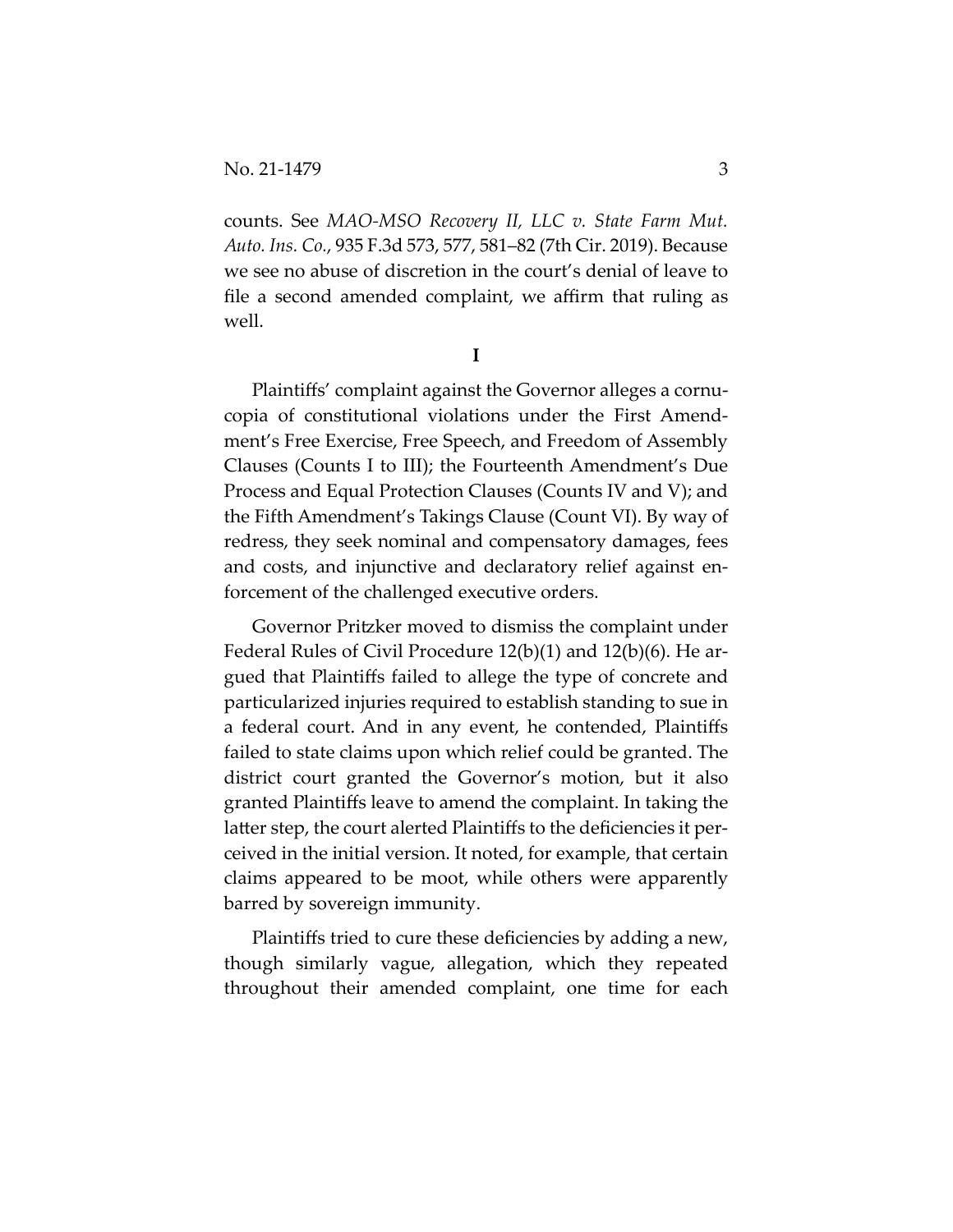individual plaintiff. See *infra* II.A (quoting and discussing the allegation). The Governor moved to dismiss the amended complaint, and the district court granted his request, dismissing this time with prejudice. It held that Plaintiffs failed adequately to allege Article III standing; that their free-exercise claims were moot because the Governor's orders have exempted the free exercise of religion since May 28, 2020, almost a month *before* Plaintiffs filed suit; and that their claims for monetary damages could not proceed because they had sued the Governor in his official capacity. The court also refused to allow Plaintiffs to amend a second time, reasoning that this would be a futile gesture.

## **II**

### A

We evaluate *de novo* both a dismissal for lack of Article III standing, *Spuhler v. State Collection Serv., Inc.*, 983 F.3d 282, 285 (7th Cir. 2020), and one for failure to state a claim upon which relief can be granted, *United Central Bank v. Davenport Estate LLC*, 815 F.3d 315, 318 (7th Cir. 2016).

Because Article III standing is jurisdictional, we begin (and, as it happens, largely end) there. Article III of the U.S. Constitution limits the jurisdiction of the federal courts to "cases or controversies." U.S. Const. art. III. To ensure that this limitation is respected, a plaintiff must show (1) an "injury in fact," (2) a sufficient "causal connection between the injury and the conduct complained of," and (3) a "likel[ihood]" that the injury will be "redressed by a favorable decision." *Lujan v. Defenders of Wildlife*, 504 U.S. 555, 560–61 (1992).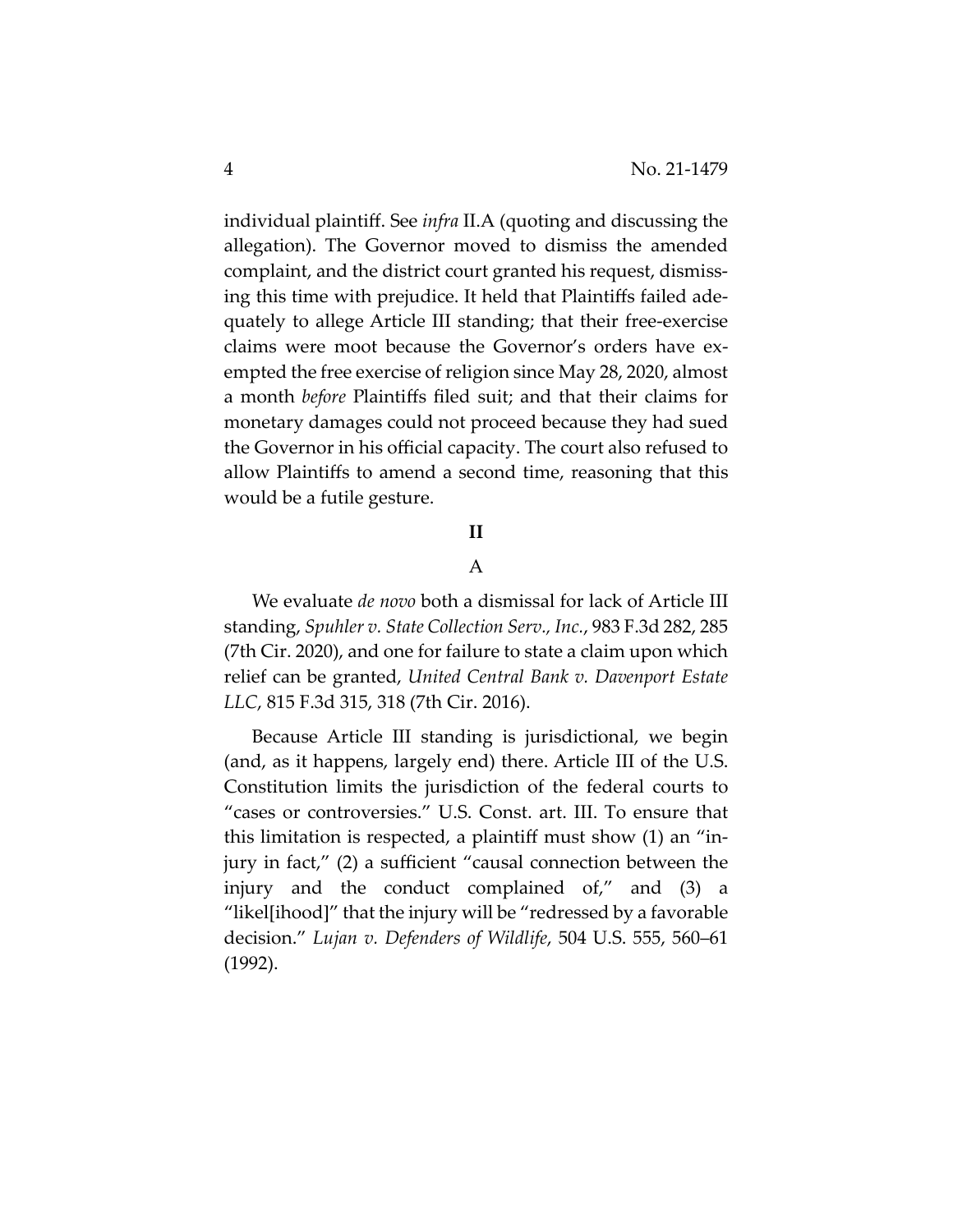At issue here is the injury-in-fact requirement. An injuryin-fact must be "'concrete and particularized' and 'actual or imminent, not conjectural or hypothetical.'" *Spokeo, Inc. v. Robins*, 578 U.S. 330, 339 (2016) (citation omitted). For an injury to be "particularized," it "must affect the plaintiff in a personal and individual way." *Id*. (internal quotation marks omitted). To be "concrete," the asserted injury must be "'real,' and not 'abstract.'" *Id*. at 340 (citations omitted).

With respect to Counts I through V, we agree with the district court that Plaintiffs failed to plead concrete and particularized injuries-in-fact. Their initial complaint contained only vague allegations such as this: "Plaintiffs were subjected to severe restrictions on their religious liberty between March 20, 2020 and May 28, 2020"; "[b]etween March 20, 2020, and the present, these orders restricted Plaintiffs[] from their constitutional right to the freedom of speech and the freedom to peaceably assemble"; "the Executive Orders … mandate that Plaintiffs stay at home, impinging on their fundamental right[] to … travel"; and "Defendant Pritzker's executive orders … discriminate against the Plaintiffs' freedom of speech, and assembly … providing favored status to other political, atheist, agnostic, socialist, and communist protesters including but not limited to Antifa."

Version 1 of the complaint did not contain a single allegation that was specific to a particular plaintiff or that described a concrete harm. It did not, for example, allege anything about any given plaintiff's inability to attend a specified religious ceremony, or to express a viewpoint at a certain time, or to gather with others on a specific occasion. Far from being concrete and particular, Plaintiffs' allegations were abstract and general.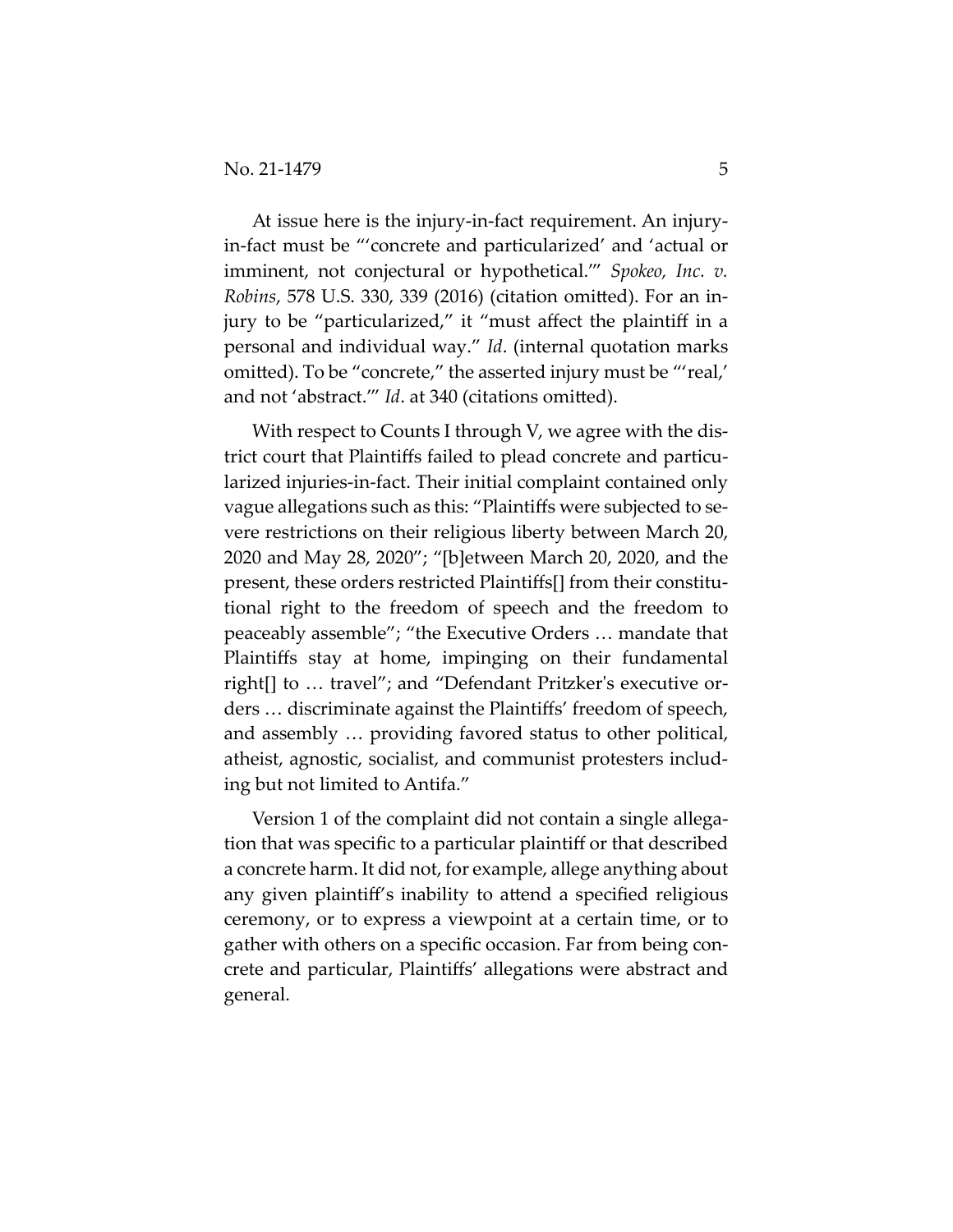When presented with the opportunity to cure these deficiencies, Plaintiffs introduced only one new allegation, which they repeated twelve times in their amended complaint (once for each individual plaintiff):

The violations of the defendant discussed herein under the First, Fifth and Fourteenth Amendments have personally and individually affected [the specified plaintiff] in that she has lived in fear for her safety from reprisals and prosecution and fears that her inalienable rights have been removed with no end in sight.

This allegation is no less generalized or abstract than the allegations in the initial complaint. Such a bare assertion of harm—unsupported by any concrete details and tethered to no specific plaintiff—does not satisfy the constitutional requirement of a concrete and particularized injury-in-fact. With respect to Counts I through V, Plaintiffs failed to plead Article III standing.

Count VI, which pertains only to the Businesses, requires a slightly more nuanced analysis. Reading the amended complaint generously, we see a glimmer of concreteness for the Takings claim. The Businesses alleged, for example, that they "stand on the precipice of economic collapse as a direct result of the actions taken by Governor Pritzker." Their allegation of financial injury, supposedly brought about by the Governor's orders to cease operations, may squeak by the injury-in-fact requirement. That is as far as the Businesses can go, however, as this just moves us to the question whether they have stated a Takings claim for purposes of Rule  $12(b)(6)$  $12(b)(6)$ .<sup>1</sup> In order to

<span id="page-5-0"></span><sup>1</sup> Because the Businesses seek declaratory relief in addition to damages, we need not reach the question whether sovereign immunity bars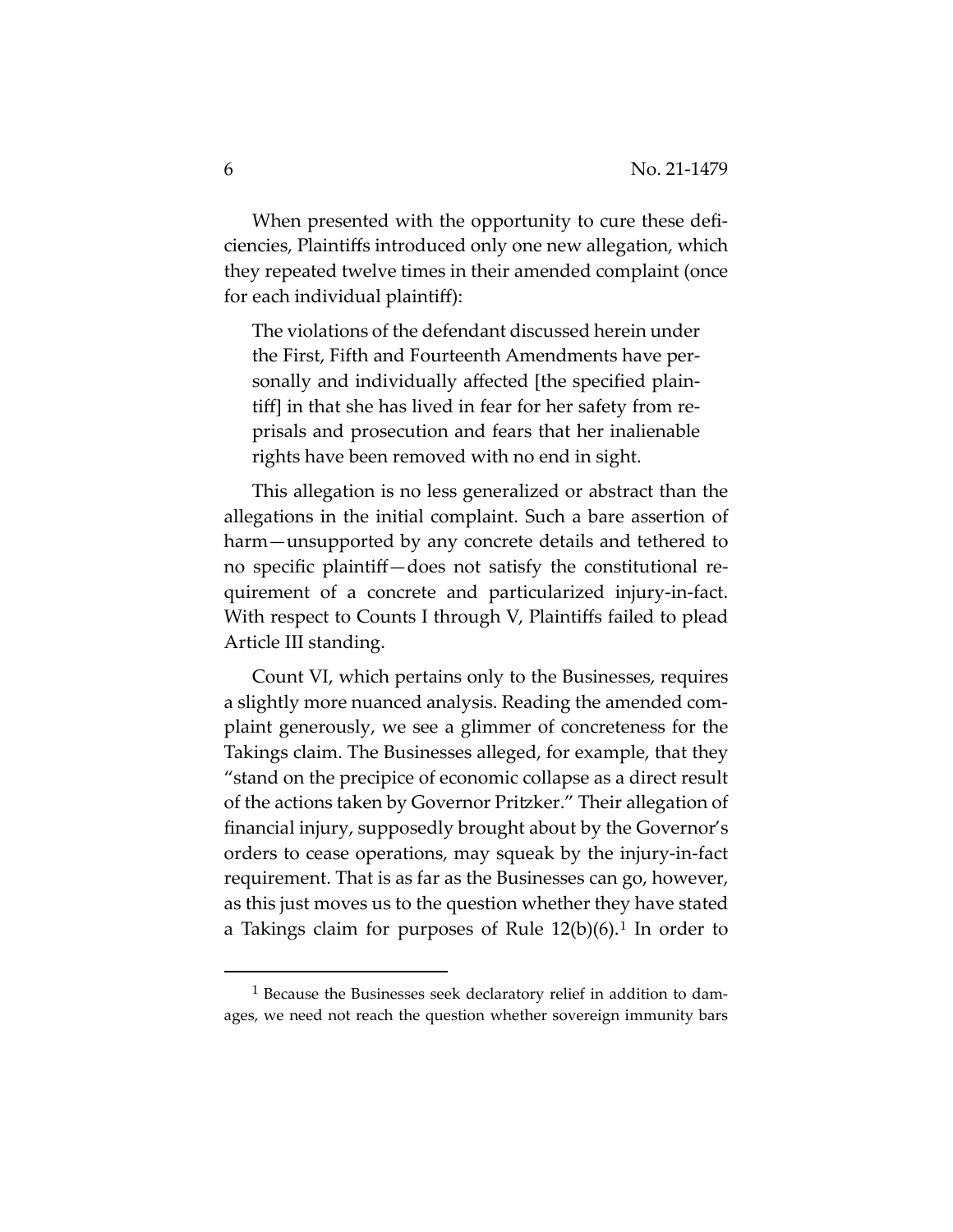answer that question, we must ascertain whether they pleaded "sufficient factual matter" to state a claim for relief that is "plausible on its face." *Ashcroft v. Iqbal*, 556 U.S. 662, 678 (2009) (citing *Bell Atlantic Corp. v. Twombly*, 550 U.S. 544, 570 (2007)).

"The Takings Clause of the Fifth Amendment, made applicable to the States through the Fourteenth, provides that private property shall not 'be taken for public use, without just compensation.'" *Lingle v. Chevron U.S.A. Inc.*, 544 U.S. 528, 536 (2005) (internal citations omitted). The quintessential taking is "a direct government appropriation or physical invasion of private property." *Id.* at 537; see also *Loretto v. Teleprompter Manhattan CATV Corp.*, 458 U.S. 419, 427 (1982). But there is also another variety, which arises where "government regulation of private property [is] so onerous that its effect is tantamount to a direct appropriation." *Lingle*, 544 U.S. at 537. Such regulatory takings also fall within the scope of the Fifth Amendment. See *Pennsylvania Coal Co. v. Mahon*, 260 U.S. 393, 415 (1922) ("[I]f regulation goes too far it will be recognized as a taking.").

The Businesses do not allege any physical invasion or direct appropriation of their property. Rather, they contend that the restrictions imposed on them by the Governor's orders constituted regulatory takings. To state a regulatory-taking claim, they needed plausibly to allege that the Governor's orders deprived them of all or a significant part of the economically beneficial use of the property. *Lucas v. S.C. Coastal* 

their Takings claim. Under the doctrine of constitutional avoidance, we proceed only with a Rule 12(b)(6) analysis, which is necessary because prospective relief is sought and sufficient for the reasons discussed above.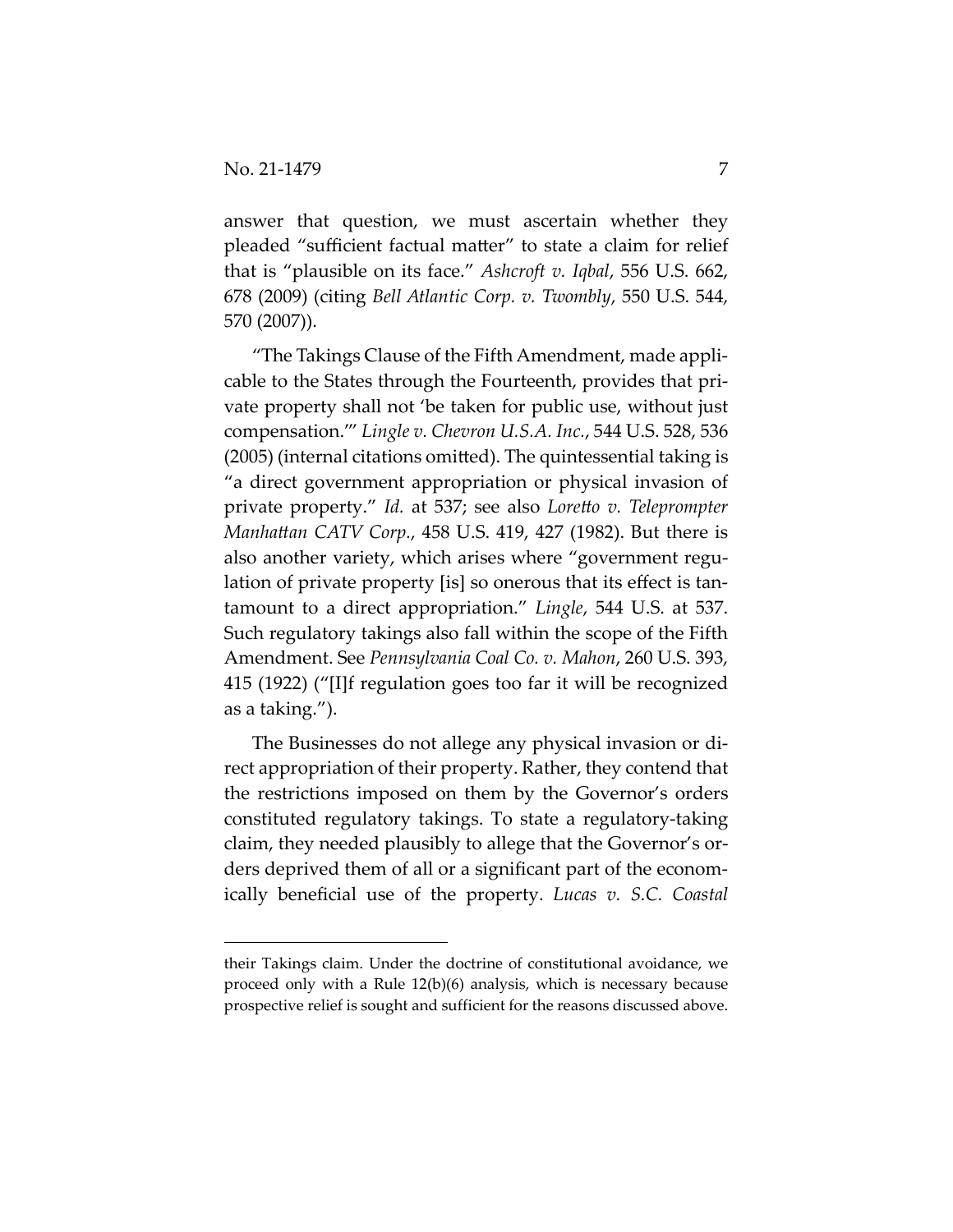*Council,* 505 U.S. 1003, 1016–17 & n.7 (1992); see also *Penn Central Transp. Co. v. City of New York*, 438 U.S. 104, 124 (1978) (whether a regulatory taking has occurred depends on several factors, including "[t]he economic impact of the regulation on the claimant[,] … the extent to which the regulation has interfered with distinct investment-backed expectations," and the "character of the governmental action").

Our examination of the amended complaint convinces us that Plaintiffs have not met the demanding test for alleging a regulatory taking. In keeping with their general approach, Plaintiffs allege broadly that "[t]he Executive Orders … deprived Plaintiff Businesses … of all economically beneficial use of their property" and that "the Defendant did not provide compensation for those who suffered substantial—and perhaps total—diminution of value in their property interest as a result."

"While legal conclusions can provide the complaint's framework, they must be supported by factual allegations." *Iqbal*, 556 U.S. at 679. The Businesses have asserted legal conclusions, but they have not supported those conclusions with factual allegations that plausibly suggest that the Governor's orders constituted regulatory takings. How much money did they lose? How long was each Business closed? Did one or more of them use its property in other, albeit less lucrative, ways? We don't know. Allegations such as "Plaintiff Businesses were unable to open for business[]" and "Plaintiffs stand on the precipice of economic collapse" express conclusions, not facts that would permit an inference of the total or near-total deprivation of use or value required by *Lucas* and *Penn Central*.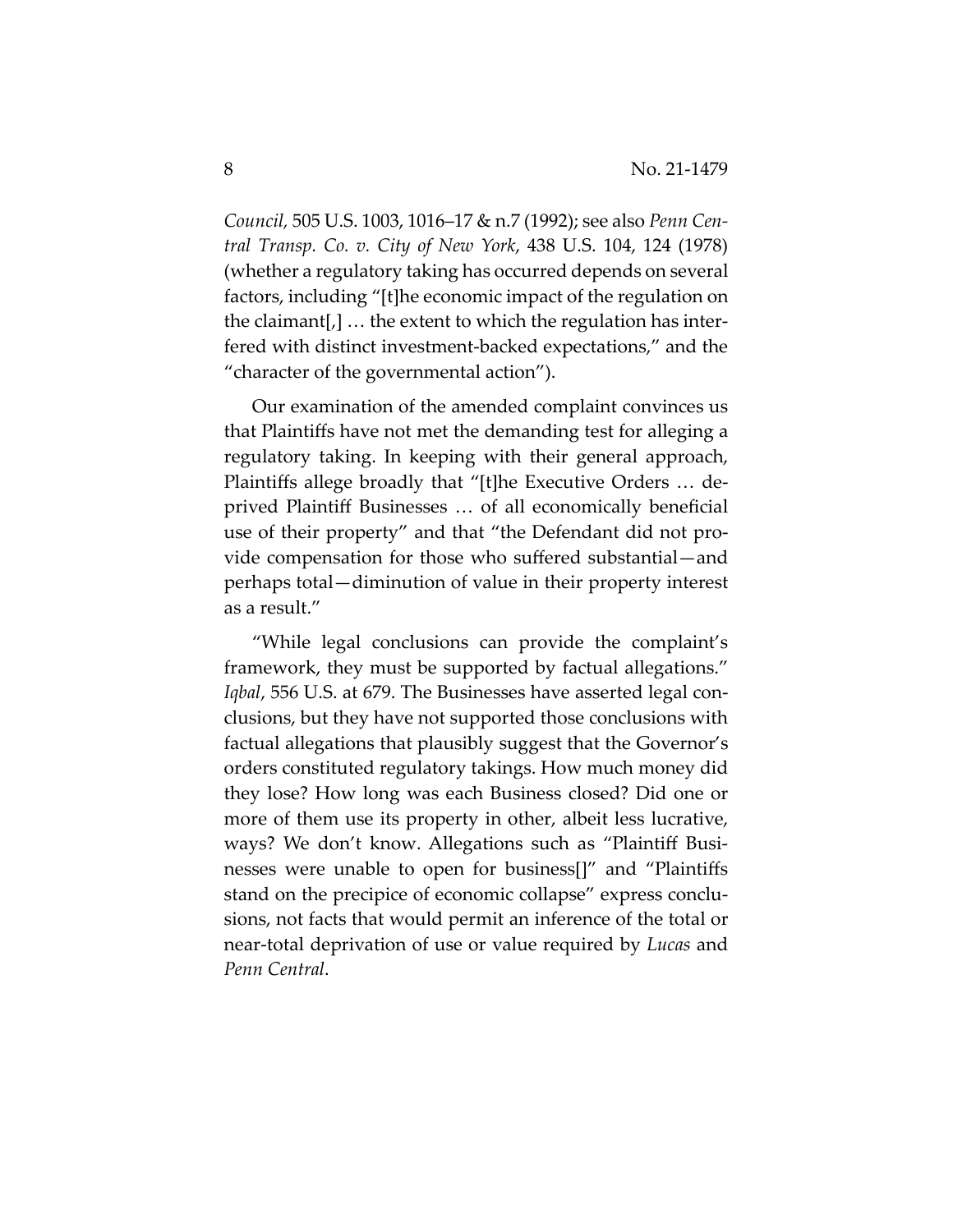As we recently noted in a different but related context, while the preferred or intended use of many business properties was limited or even prohibited by the Governor's COVID orders, those orders did not deprive property owners of all uses to which their premises might be put. See *Sandy Point Dental, P.C., et al. v. Cincinnati Ins. Co.*, 20 F.4th 327, 335 (7th Cir. 2021). Like the plaintiffs in *Sandy Point*, the Businesses were free to make other uses of their properties consistent with the closure orders. See *id.* That such uses would not have been their preferred or most profitable uses does not mean that the closure orders effected a regulatory taking. This complaint fails to move the needle from the possible to the plausible with respect to the alleged Takings claim. It thus fails to state a claim upon which relief can be granted. See FED.R. CIV. P.  $12(b)(6)$ .

#### B

The district court denied Plaintiffs' request to amend the complaint a second time on grounds of futility. As the Governor notes, ordinarily we review a district court's denial of leave to amend a complaint for an abuse of discretion. *Runnion v. Girl Scouts of Greater Chi. & Nw. Ind.*, 786 F.3d 510, 524 (7th Cir. 2015). Nonetheless, "when the basis for denial is futility, we apply the legal sufficiency standard of Rule 12(b)(6) to determine whether the proposed amended complaint fails to state a claim. Accordingly, our review for abuse of discretion of futility-based denials includes *de novo* review of the legal basis for the futility." *Id*. (citations omitted).

For purposes of assessing the court's decision to refuse further amendments, we take a quick look at the question whether Plaintiffs had any prospect of stating a claim under any of the counts. The answer, as we briefly explain, is no.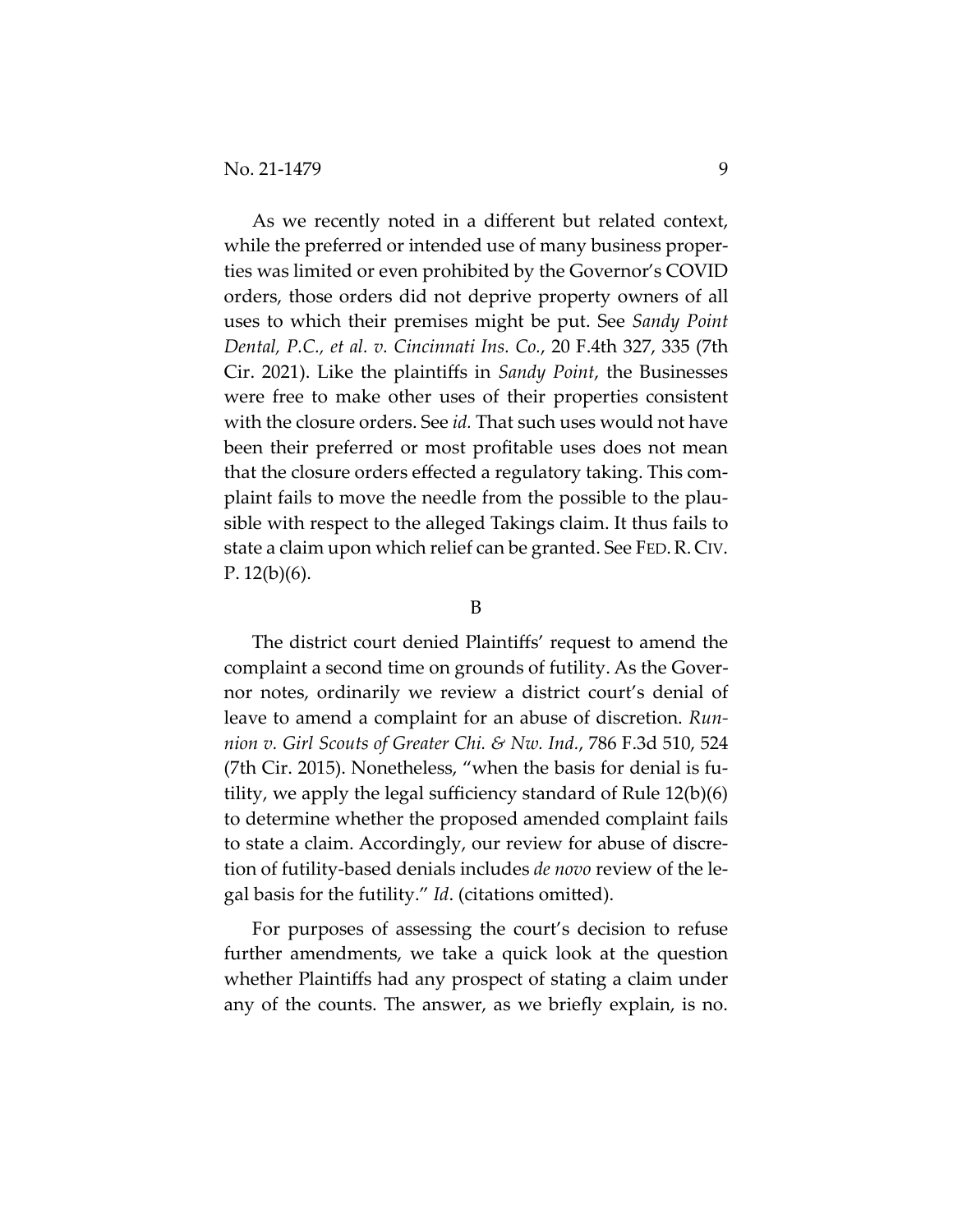With respect to the free-exercise claim (Count I), we already have considered similar challenges to the Governor's orders and concluded in a preliminary ruling that they pass constitutional muster. See *Elim Romanian Pentecostal Church v. Pritzker*, 962 F.3d 341, 346–47 (7th Cir. 2020). We later disposed of *Elim* on the ground that the passage of time had drained the litigation of all impact, even if it was not technically moot. The same is true here. Similarly, the free-speech and free-assembly claims (Counts II and III) fail because the Governor's orders concern non-expressive conduct, not speech. See *Morgan v. White*, 964 F.3d 649, 652 (7th Cir. 2020) (per curiam); see also *De Jonge v. State of Oregon*, 299 U.S. 353, 364 (1937) ("The right of peaceable assembly is a right cognate to th[at] of free speech ... ."); *Kuchenreuther v. City of Milwaukee*, 221 F.3d 967, 972 n.16 (7th Cir. 2000) ("We evaluate free speech and free assembly claims under the same analysis.").

The substantive-due-process claim asserted in Count IV appears to be nothing more than a catch-all used to reiterate grievances already captured by other theories. To the extent that we can discern its substance, it is that "Plaintiffs' rights to freedom of speech, assembly, and travel are fundamental rights protected by the U.S. Constitution," and that the Governor's orders have allegedly encroached on those rights. But repackaging those theories under the guise of a due-process claim does not make them more compelling. And the fleeting allusions to travel, seeming afterthoughts thrown in for good measure, fare no better.

Plaintiffs also recycle their viewpoint-discrimination, freespeech argument as an equal-protection challenge in Count V, alleging that "[t]he Defendant is picking Constitutional winners and losers by allowing groups of people with separate or